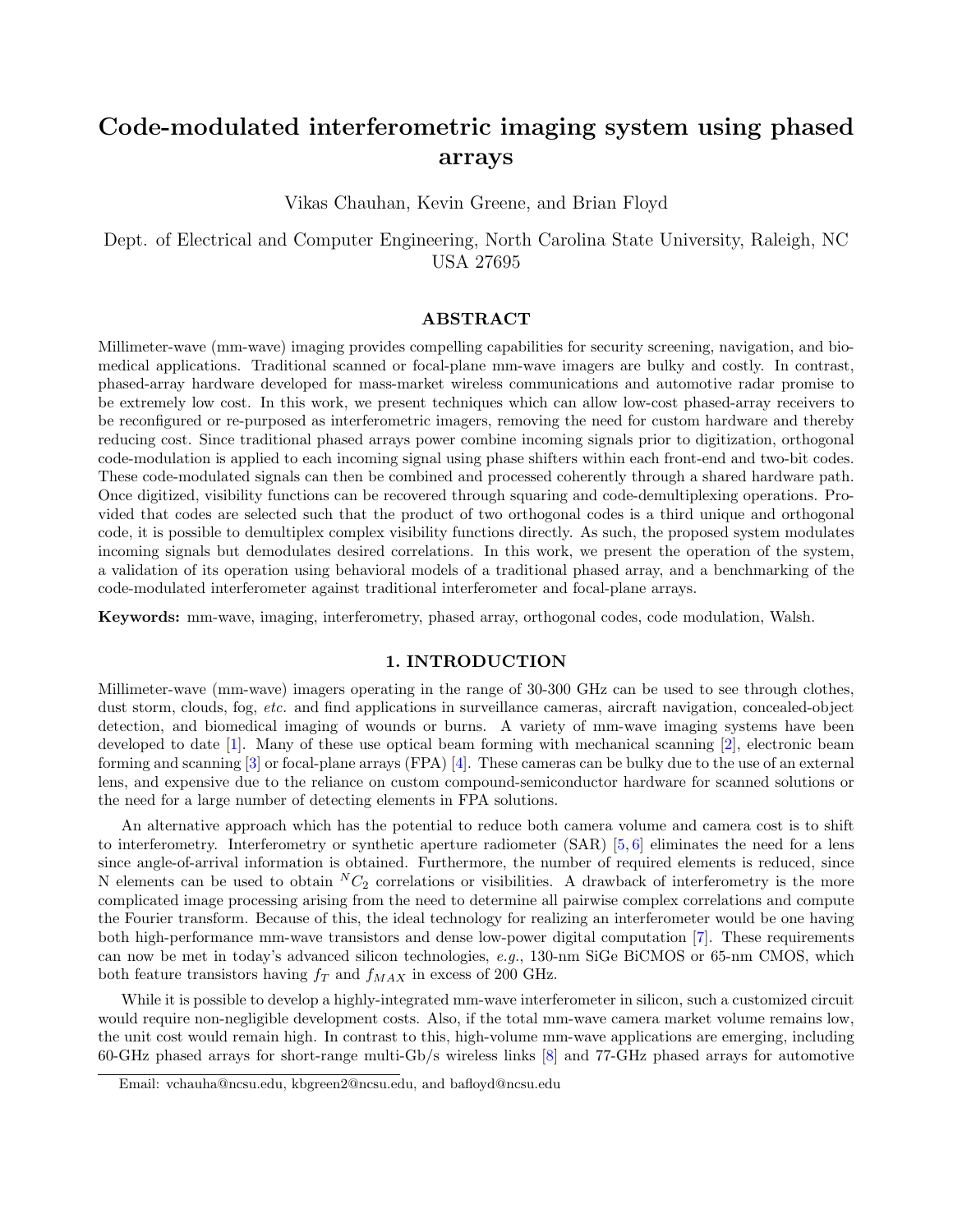radar systems [\[9\]](#page-7-8). These commercial-of-the-shelf (COTS) phased arrays have the potential be used in other multi-antenna applications, allowing for substantial cost reduction. In this work, we explore the possibility of turning a COTS phased array receiver into an interferometric imaging receiver.

The paper is organized as follows. The basics of interferometry are reviewed in section 2 along with the basic hardware requirements of a conventional interferometer. In section 3, we show how a conventional phased array can be reconfigured into an interferometer through the use of code-modulation techniques. We then discuss a demodulation technique which exploits code-set properties to allow for direct demodulation of visibilities. Finally, section 4 summarizes behavioral modeling results and expected system performance.

#### 2. INTERFEROMETRY FUNDAMENTALS

As is well known, interferometry is a technique used by radio astronomers to realize higher resolution telescopes using a sparse array of coherent detectors to sample an aperture [\[5\]](#page-7-4). Measurements are made by cross correlating the signals from spatially separated pairs of antennas (a baseline) with overlapping field-of-view (FOV) known as visibility samples. Measurements for different baselines, collectively known as the visibility function,  $V(u, v)$ , are related to the brightness distribution,  $T_{\Omega}$  through a Fourier transform, as follows [\[10\]](#page-7-9)

$$
V(u,v) = \int_0^{2\pi} \int_0^{\pi} T_{\Omega}(\theta,\phi) \cdot e^{j2\pi(using\cos\phi + vsin\theta\sin\phi)} \sin\theta \ d\theta \ d\phi \ . \tag{1}
$$

Interferometers must therefore evaluate (complex) correlations for each baseline and then compute the inverse Fourier transform to obtain the image. Interferometry does not require a focusing lens, allowing for flat or conformal imagers. Note that image resolution is related to the number of independent baselines, and measurements from redundant baselines can be averaged to reduce noise.

Minimum antenna spacing determines the field of view (FOV),  $\theta_{max} \approx \lambda/D_{min}$ , whereas maximum angular spacing determines the angular resolution,  $\Delta \theta \approx \lambda/D_{max}$  [\[11\]](#page-7-10). The ma,ximum antenna spacing (and hence minimum angular resolution) is limited by the coherence requirement  $[3, 12]$  $[3, 12]$  $[3, 12]$  as follows

$$
D_{max} \sin \theta_{max} < \frac{c}{B} \,,\tag{2}
$$

where c is the velocity of light and  $B$  is the bandwidth. More details about interferometry, Nyquist criterion for  $u-v$  sampling, correlators and other requirements can be found in [\[5,](#page-7-4) [10,](#page-7-9) [11\]](#page-7-10).



<span id="page-1-0"></span>Figure 1. (a) Block diagram of a conventional interferometric array and (b) Block diagram of a conventional phased array employing RF phase shifting and combining.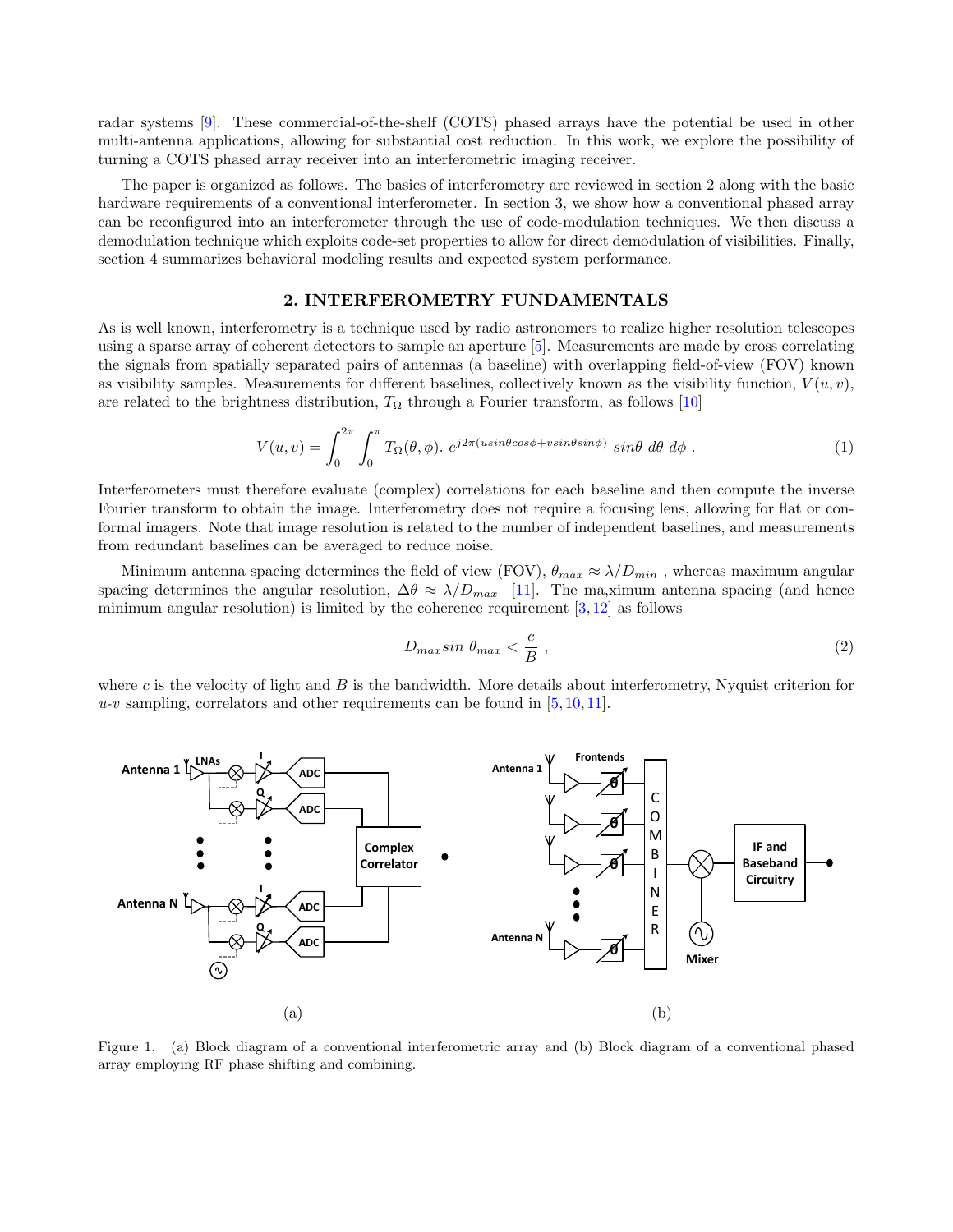Since an interferometer must measure each antenna signal and since the correlations are typically evaluated in the digital domain, an ideal interferometer array would include N receive chains in parallel, as shown in Fig. [1\(](#page-1-0)a). Each chain would generally include a front-end amplifier, a quadrature downconversion mixer, and baseband analog-to-digital converters (ADCs). A bank of digital complex correlators would then be used to evaluate all possible pairwise correlations.

In contrast to this digital-combined array, Fig. [1\(](#page-1-0)b) shows a simplified block diagram of a conventional phased array. Each front-end element contains an RF amplifier and phase-shifter. Individual signals are then added together, downconverted, and processed through to the digital domain. In comparing the phased array to the ideal interferometer array, we observe that the interferometer has individual hardware paths per element whereas the phased array has a shared hardware path beginning at the signal combiner. As a result, any attempt to use a phased array as an interferometer array must allow for the shared hardware path, while retaining necessary individual signal information and/or signal correlations.

#### 3. CODE-MODULATED INTERFEROMETRY WITH PHASED ARRAYS

#### 3.1 Modulation of Antenna Responses

A phased array can be reconfigured into an interferometer array by applying orthogonal coding functions to each incoming signal using the phase shifters present within each front end. Code modulation allows multiple, individual radiometer data streams to be multiplexed onto a single hardware path. As will be shown, we can then recover correlations between signals downstream through correlating the aggregate response with code products.

The speed of the codes relates to the rate of the signal or scene change. In conventional code-modulated communications (e.g., CDMA), the data signals are modulated with a code running at a significantly higher frequency than the modulation or symbol rate. For imaging applications, the signals are being modulated proportional to the scene change; hence, the code rate can be kept low.

The use of code-modulation within receivers has been studied in prior work in the context of either imaging or communications. First for imaging, code modulation has been used within correlating interferometers to eliminate unwanted performance artifacts such as LO feedthrough or spurious signals [\[5\]](#page-7-4). Second for communications, code modulations have been applied within a receiver to allow multiple receiver element to share a common hardware path [\[13\]](#page-7-12); however, the concepts in [13] were not implemented within an N-element phased array. Our demodulation approach which recovers correlations rather than signals further distinguishes our work over this prior art.

Mathematically, the phase modulation within each front-end can be represented as

$$
s_n(t) = A_n \cos(\omega_o t + \theta_n - \phi_n) \tag{3}
$$

where  $s_n(t)$  represents the signal at the output of the  $n^{th}$  phase shifter,  $A_n$  and  $\theta_n$  represent the amplitude and phase of the signal, and  $\phi_n$  represents the phase modulation imparted. We can subdivide this expression into in-phase  $(s_{i,n})$  and quadrature-phase  $(s_{q,n})$  signal components which are then multiplied by in-phase  $(i_n)$  and quadrature-phase  $(q_n)$  codes, as follows:

$$
s_n(t) = \sqrt{2}\cos(\phi_n)[A_n\frac{\sqrt{2}}{2}\cos(\omega_0 t + \theta_n)] + \sqrt{2}\sin(\phi_n)[A_n\frac{\sqrt{2}}{2}\sin(\omega_0 t + \theta_n)] = i_n s_{i,n} + q_n s_{q,n} .
$$
 (4)

Provided that the phase shifter is at least two bits (true for nearly all phased arrays), then the phase shifter can be used to realize phase shifts of  $\pm 45^{\circ}$  and  $\pm 135^{\circ}$ . This turns  $i_n$  and  $q_n$  into simple  $\pm 1$  codes  $(i.e., \sqrt{2}cos(\pm 45) = 1$ used to realize phase shifts of  $\pm 45^{\circ}$  and  $\pm 135^{\circ}$ . This turns  $i_n$  and  $q_n$  into simple  $\pm 1$  codes  $(i.e., \sqrt{2}cos(\pm 45)) = 1$ <br>and  $\sqrt{2}cos(\pm 135) = -1$ ). Note that the application of these "two-level" codes allows us both in-phase and quadrature-phase portions of the signal, which will be used later to obtain both real and imaginary visibility functions.

All N signals are then power combined in the phased array, turning the phased-array signal-combining operation into a code-multiplexing operation. The aggregate signal,  $s_{sum}$ , is represented as

$$
s_{sum} = k_c \sum_n (i_n s_{i,n} + q_n s_{q,n}) \tag{5}
$$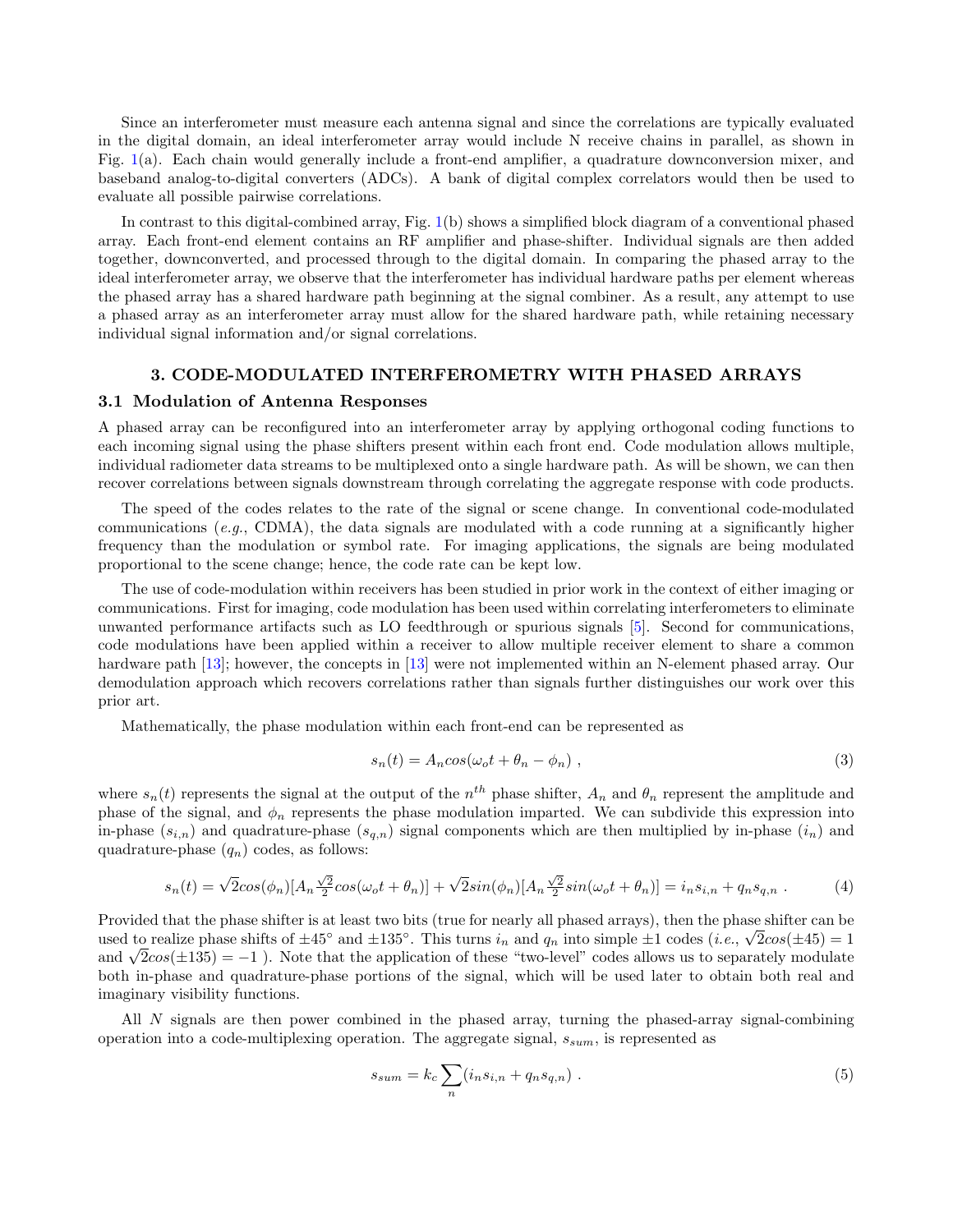Note that this is a time-varying signal, where the time notation has been dropped (*i.e.*,  $s_{sum}(t) \rightarrow s_{sum}$ ). In our summation, we assume that each path has identical gain and amplitude response, represented with  $k_c$ , generally obtained after calibration of the array. Additionally, normalized summations are used, where  $k_c$  is allowed to be one, where  $k_c$  becomes a scalar applied to all visibilities.

#### 3.2 Demodulation of Complex Visibility Functions

Now that all individual antenna signals have been code multiplexed, they can then be coherently processed through a shared hardware path, including digitization in the ADC. In a traditional code-multiplexing system, to obtain the original signal, we would multiply the code-multiplexed signal with the code corresponding to the signal component of interest and then integrate over the code period. In the case of passive imaging, the incoming signals are noise-like with zero mean and therefore would give zero output after demodulation. As a result, in our system, we defer integration until the final cross-correlation step, essentially merging the demultiplexing and correlation processes.



<span id="page-3-0"></span>Figure 2. Block diagram of a code-modulated interferometric imaging system employing code-modulation within each phase shifter of a phased array and baseband visibility demodulation using code products.

A block diagram of our proposed system which includes both the code modulation within each front-end and then the visibility demodulation within the digital domain is shown in Fig. [2.](#page-3-0) For demultiplexing and demodulation, a signal squaring operation is applied to the aggregate  $s_{sum}$  signal. Such an operation can be an actual squaring circuit, such as an analog power detector, an RF mixer, a digital squaring operation, or another operation which creates an interference of the code-multiplexed signal with itself. The rationale for such a squaring operation is as follows. In a conventional interferometer, the two signals of interest are correlated or interfered to obtain the visibility products. In Fig. [2](#page-3-0) , the aggregate code-multiplexed signal is interfered with itself to obtain all possible visibility products, with the added result that these visibility products are now code modulated [\[14\]](#page-7-13).

The squared power signal  $p$  is represented as

$$
p = [s_{sum}]^{2} = \sum_{n} |s_{n}|^{2} + 2 \sum_{n} i_{n} q_{n} s_{i,n} s_{q,n} + 2 \sum_{n \neq m} (i_{n} i_{m} s_{i,n} s_{i,m} + q_{n} q_{m} s_{q,n} s_{q,m} + i_{n} q_{m} s_{i,n} s_{q,m}).
$$
 (6)

The squared summation or power signal  $p$  includes a summation of all of the "self-powers" of the individual signals, a summation of the in-phase to quadrature-phase cross-products of individual signals which are in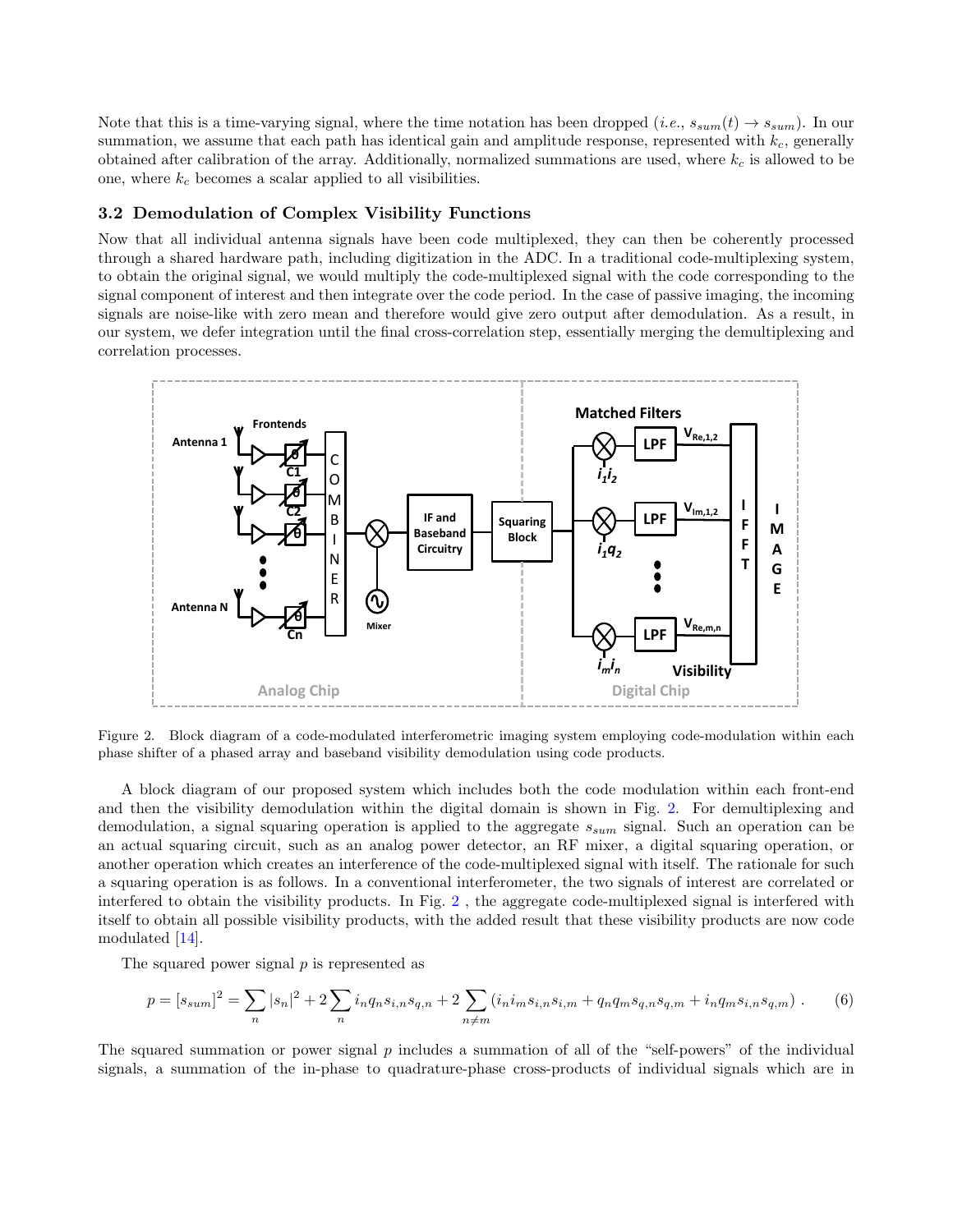general orthogonal to one another and would average to zero, and a summation of all of the code-modulated cross-products between signal pairs.

To demodulate the visibility samples, the power signal is correlated with code products  $i_n i_m$  and/or  $q_n q_m$  to obtain the real visibility samples. Likewise, the power signal is correlated with code products  $i_nq_m$  to obtain the imaginary visibility samples. Since we are correlating the square of the summation with a code product, all code products must be balanced and orthogonal, a property we refer to as "Balanced Orthogonal Code Products" (BOCP). In general, it is possible to have identical code products occur within a set of balanced orthogonal codes. This would result in multiple visibility functions obtained at once or conflicting one with the other. To avoid this, each code product must be balanced and orthogonal.

The resulting visibilities obtained are as follows:

$$
v_{Re,n,m} = E(i_n i_m \cdot p) = 2\overline{s_{i,n} s_{i,m}}\tag{7}
$$

$$
v_{Im,n,m} = E(i_n q_m \cdot p) = 2s_{i,n} s_{q,m} \tag{8}
$$

where the  $E(.)$  notation is used to denote the expectation or integration function. In the derivations above, noise has not been included and there will be a component to these visibilities which relates to the average noise values within the system. Additionally, codes have been assumed to be perfectly orthogonal; however, code skew can result in partial correlation between codes leading to residues remaining within the demodulated visibilities.

In summary, our proposed approach to code-modulated interferometry encodes incoming signals using orthogonal codes and decodes desired cross-correlations or visibilities using balanced-orthogonal *code-products*. In particular, the codes must be chosen such that the product of any two codes from the set is a third unique code–the code product. Several different kinds of codes can be used, such as m-sequences, gold codes, or Walsh orthogonal codes. Walsh codes are orthogonal code sets and have been used by the authors for the behavioral results in section 4. For a fixed code length, the product of any two codes from a Walsh set gives a third code from the same set. Walsh codes can be generated using Rademacher codes  $[15]$ . For a code of length L, there are  $(log_2L + 1)$  Rademacher codes. For example, for a code of length eight, the four Rademacher codes are

$$
\begin{bmatrix}\nR_0 \\
R_1 \\
R_2 \\
R_3\n\end{bmatrix} = \begin{bmatrix}\n1 & 1 & 1 & 1 & 1 & 1 & 1 & 1 \\
1 & 1 & 1 & 1 & -1 & -1 & -1 & -1 \\
1 & 1 & -1 & -1 & 1 & 1 & -1 & -1 \\
1 & -1 & 1 & -1 & 1 & -1 & 1 & -1\n\end{bmatrix}
$$
\n(9)

A complete set of Walsh code generated using these Rademacher codes are  $W_1 = R_0$ ,  $W_2 = R_1$ ,  $W_3 = R_1R_2$ ,  $W_4 = R_2$ ,  $W_5 = R_2R_3$ ,  $W_6 = R_1R_2R_3$ ,  $W_7 = R_1R_3$  and  $W_8 = R_3$ .

It is evident that different code pairs can result in same third code (e.g.,  $W_2W_3 = W_6W_7 = W_4$ ). The BOCP codes used to modulate should be selected such that unique codes are generated by product of any two codes. If R1, R2 and R3 are used, then only one out of remaining four  $(R_1R_2, R_2R_3, R_1R_3 \text{ and } R_1R_2R_3)$  can be used. For a code length of 1024, 30 such Walsh codes are available. A MATLAB<sup>®</sup> code was written to identify BOCP code set for any given code length. For a system with  $N$  antennas, we need  $2N$  codes to be able to obtain complex visibility function from all baselines. With increasing number of antennas, the code length increases significantly and increases the integration time, reducing the frame rate of the imager. Pseudo-random codes could possibly be used in place of Walsh codes to avoid this limitation. Similar challenge is faced in phase switched interferometry and more information can be found in [\[16\]](#page-7-15).

#### 4. BEHAVIORAL RESULTS AND ANALYSIS

Several behavioral models were created to test the concept using MATLAB<sup>®</sup> and SIMULINK<sup>®</sup>. First, conventional interferometry is compared to code-modulated interferometry. An ideal 1-D array of fifteen antennas with wavelength spacing was simulated with receiver noise for each element. Point sources were then swept across elevation angles and the two approaches are compared. The point source consists of a 1-GHz signal with 2-MHz bandwidth to allow for faster computation. The code modulation applied consisted of a chip rate of 1 MHz with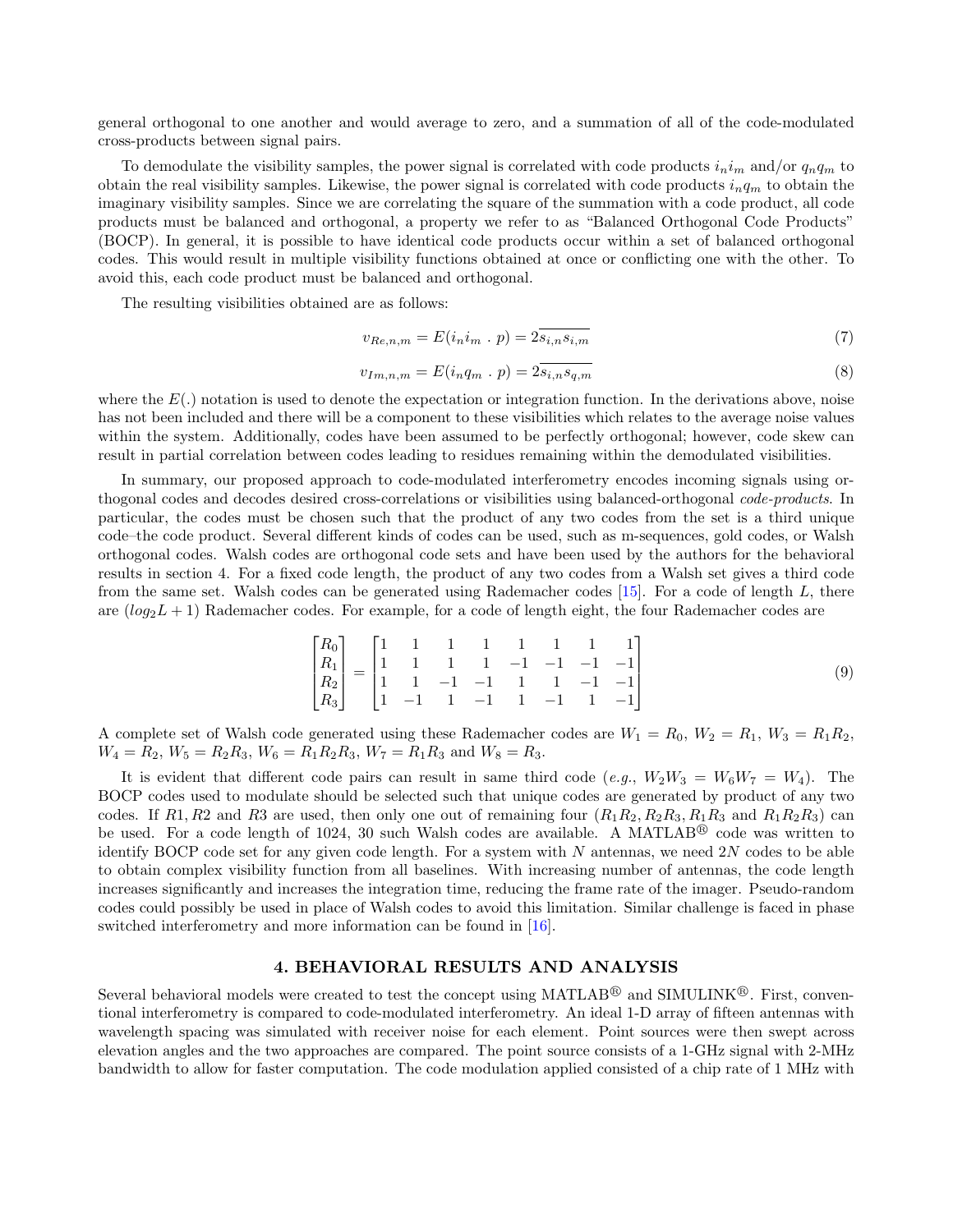code length 1024. The results for both interferometers were found to be very similar. Fig. [3](#page-5-0) shows the plots for one and two point sources at different angles in sky, for conventional and code-modulated interferometry.

The behavioral model was expanded to a two-dimensional scene and imaging array [\[17\]](#page-7-16). Fig. [4](#page-5-1) shows results for point sources and 2-D "T", "I" and"O" shaped objects. This demonstrates the functionality of the system. Future work includes extending our analysis to quantitatively evaluate variance and sensitivity within our system.



<span id="page-5-0"></span>Figure 3. Behavioral modeling results comparing traditional to code-modulated interferometry: (a)-(d) shows the results of a point source at  $20^\circ$ ,  $30^\circ$ ,  $40^\circ$ , and  $50^\circ$  elevation angles; (e) and (f) show code-modulated interferometry resolving two point sources at elevation angles 20<sup>°</sup> and 30<sup>°</sup> in (e), and 30<sup>°</sup> and 40<sup>°</sup> in (f).



<span id="page-5-1"></span>Figure 4. Simulation results for imaging 2-D sources with code-modulated interferometric imaging system.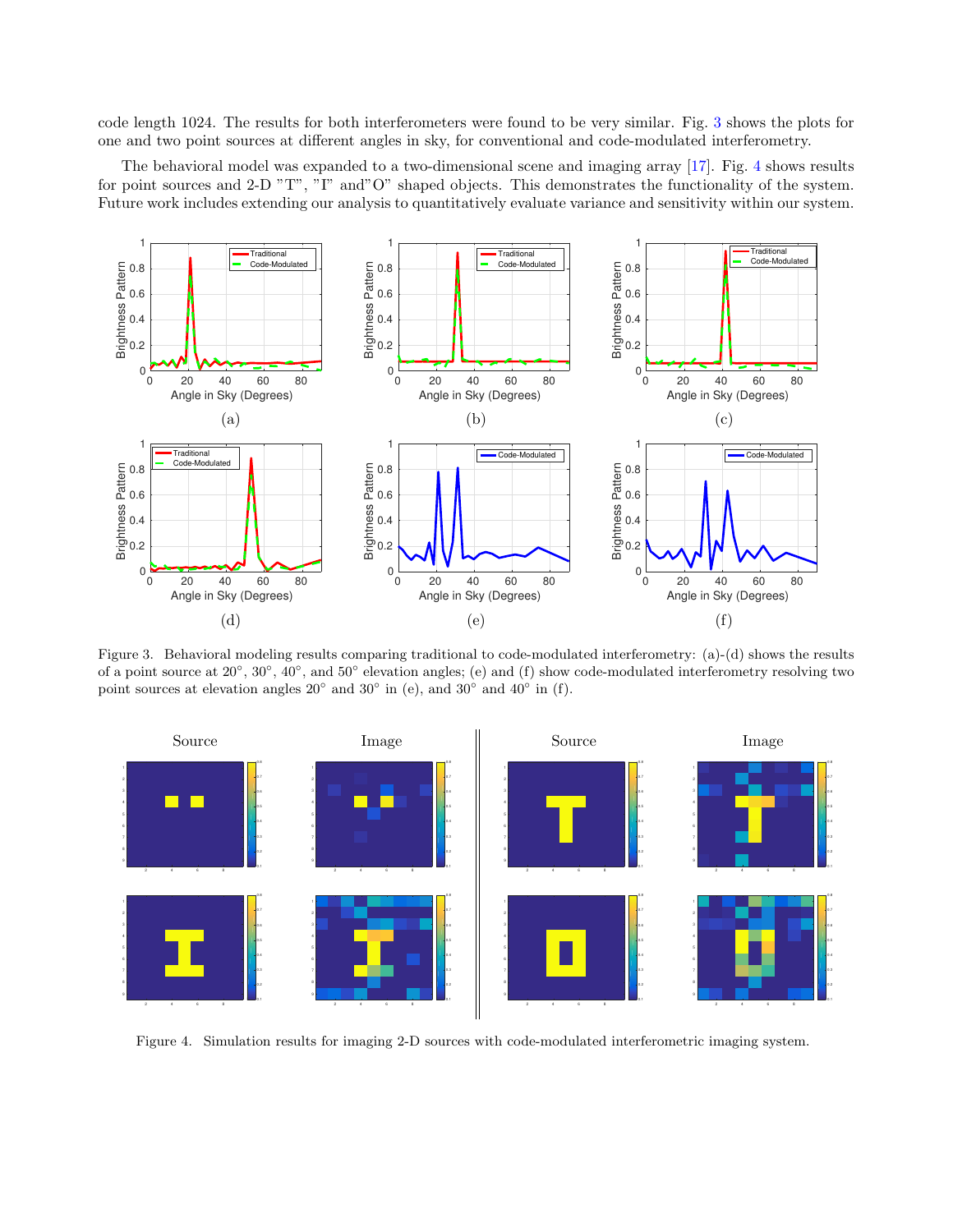An important metric for the performance of code modulated interferometry is the sensitivity  $(\Delta T_{min})$  defined as the minimum change in temperature of source that can be detected by a radiometer [\[18\]](#page-7-17):

$$
\Delta T_{min} = \frac{K_e T_{sys}}{\sqrt{\Delta \nu_{HFTLF}}} \quad , \tag{10}
$$

where  $K_e$  is sensitivity constant,  $T_{sys}$  is the system noise  $(T_{sys} = \text{antenna temperature} + \text{receiver noise term} - \text{const}$ perature),  $\Delta\nu_{HF}$  is the high-frequency bandwidth and  $\tau_{LF}$  is the integration time.  $K_e$  depends upon different factors such as the interferometer configuration or phase switching, correlator/ power detector, etc. and can ractors such as the interferometer connguration or phase switching, correlator/ power detector, *etc.* and can<br>vary between 0.5 and  $\sqrt{2}$  [\[18\]](#page-7-17) in radio astronomy for single and pairs of antennas. According to [\[10\]](#page-7-9), unli radio astronomy where the source is relatively smaller than the FOV, for the extended sources filling the FOV in imaging, the sensitivity is degraded by the total brightness temperature of the source. Every point in the source contributes to the noise in each visibility point, and therefore to all the pixels in the image. Sensitivity is also affected by the redundancy in baselines, which is worst for a zero-redundancy thinned array  $(K_e = \sqrt{N})$ and improving as the array becomes more filled. Comparing with the phase-switched interferometry ( $K_e = 2$  for two antennas), the  $K_e$  for code-modulated interferometry can be up to N due to summation and subtraction of N different noise sources. This might seem like a huge reduction in sensitivity but the number of pixels obtained could be up to  $N(N-1)$  per scan as compared to one pixel per scan in simple interferometer for the same integration time [\[10\]](#page-7-9).

For an N-element receiver array with 6-dB noise figure ( $T_{sys} \approx 1200$  K), RF bandwidths of 1 to 6 GHz, and a frame rate of 30 Hz,  $\Delta T_{min} \approx 0.08 \times N$  to  $0.21 \times N$ . This can be further reduced by using redundant baselines. The code modulation interferometry provides information about all possible baselines and thus redundant information can also be demodulated and used to average out receiver noise. For an array with  $D_{min} = \lambda$  the FOV is  $\theta_{max} = 1$  rad (approx 60<sup>°</sup>). For a 60-GHz system with 6-GHz BW,  $D_{max} \approx 50$  mm which gives a resolution of  $6°$  which can be reduced to  $3°$  for a  $\pm 30°$  FOV [\[3\]](#page-7-2). The resolution can be further improved by dividing the total bandwidth into narrower bandwidths so that the correlation could be extended over larger baselines. Reducing the bandwidth would reduce the sensitivity or increase the integration time for constant sensitivity. This is a trade-off between sensitivity, resolution and frame rate.

Sensitivity and resolution challenges are inherent to using interferometry for radio astronomy and even more stringent for imaging, remote sensing and similar applications. These have been been discussed in detail in [\[10\]](#page-7-9) with regards to remote sensing. Ample research exists related to interferometry enhancement, including hardware instrumentation, calibration and imaging enhancement algorithms (such as the CLEAN algorithm [\[5\]](#page-7-4)). These can be applied as well to code-modulated interferometry.

One important challenge for code-modulated interferometry is scalability to larger systems. The Walsh BOCP codes place a hard limit on the number of elements per chip that can be used. A possible solution is to divide the scene into smaller sectors and use multiple chips. Different security or medical applications would require different frame rates and in cases where the cost effectiveness is an important factor, the code-modulated interferometry could prove to be a better option over FPAs and other solutions currently being used.

In summary, with the presented preliminary results from behavioral models, and the analysis for system metrics, code-modulated interferometry appears to be a promising and cost-effective alternative to costly imaging systems present in the market. Future work includes a quantitative analysis of performance and cost. Towards this end, the authors are currently working on building a working prototype using a silicon-based phased array.

#### ACKNOWLEDGMENTS

This work has been partially funded by a DARPA Young Faculty Award (N66001-11-1-4144) and the 2015 Chancellor's Innovation Fund at NC State University. The authors would like to thank Dr. Zhengxin Tong for his help and preliminary research in the area. The phase array imaging toolbox [\[17\]](#page-7-16) provided by TxACE (M. Torlak, UT Dallas) was found helpful in implementing the 2D behavioral models.